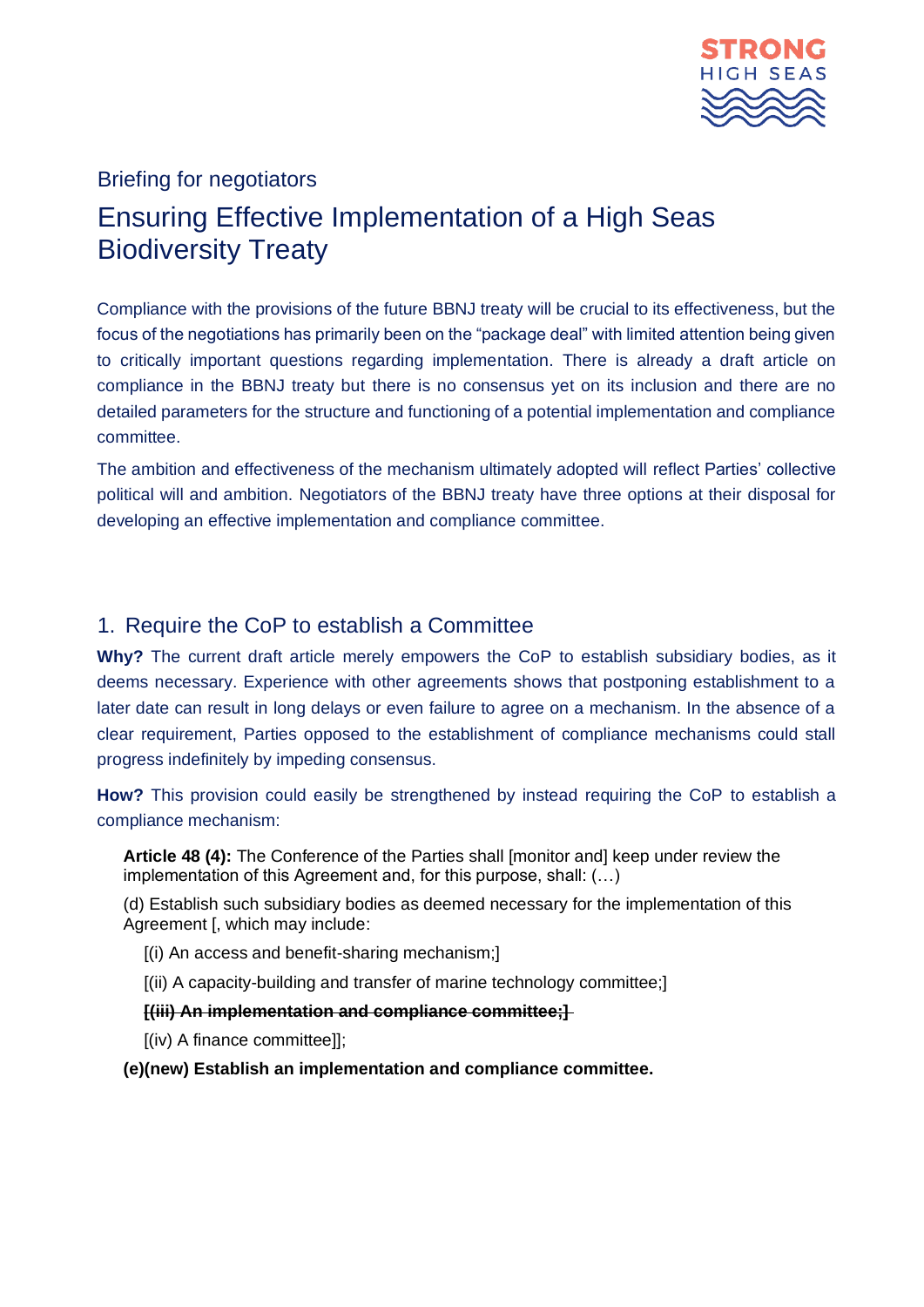

## 2. Establish a Committee directly through a provision in the treaty text

**Why?** To send a strong signal that compliance is a priority and guarantee that such a mechanism is established from the beginning without undue delays in developing the relevant infrastructure and procedures.

**How?** By including a new provision establishing a compliance committee directly in the treaty text (e.g. Article 15 of the Minamata Convention on Mercury):

Article 53(3): [3. The Conference of the Parties shall adopt consider and adopt cooperative procedures and institutional mechanisms to promote compliance with the provisions of this Agreement and to address cases of non-compliance.]

**Article 53(4)(new): An implementation and compliance committee is hereby established to promote implementation of, and review compliance with, all provisions of this Convention.**

**(a) The mechanism, including the Committee, shall be facilitative in nature and shall pay particular attention to the respective national capabilities and circumstances of Parties.**

**(b) The Committee shall promote implementation of, and review compliance with, all provisions of this Convention. The Committee shall examine both individual and systemic issues of implementation and compliance and make recommendations, as appropriate, to the Conference of the Parties.**

## 3. Prioritise early CoP decisions to set out the foundational elements of an implementation and compliance committee

**Why?** If Parties are keen to kickstart the development of the Committee, they could prioritise the adoption of decisions during the first CoP that provides further details regarding its form and functions.

**How?** An initial decision could provide a high-level framework for a Committee that could include:

- **Nature and approach:** non-adversarial, transparent and consultative.
- **Composition:** representatives nominated by Parties and relevant experts as well as modalities for civil society participation.
- **Mandate:** independently from the CoP with a mandate to take its own measures to address cases of non-compliance.
- **Triggers:** a Party should be empowered and encouraged to trigger a procedure in relation to itself where it wishes to return to compliance. Parties could consider empowering a treaty body, such as the CoP, Secretariat or Committee itself to trigger a procedure. Observers could be invited to provide information on cases of suspected non-compliance to Parties or directly to the Committee for its consideration.
- **Consequences of non-compliance:** the Committee could recommend the CoP to issue a caution to a non-complying Party.